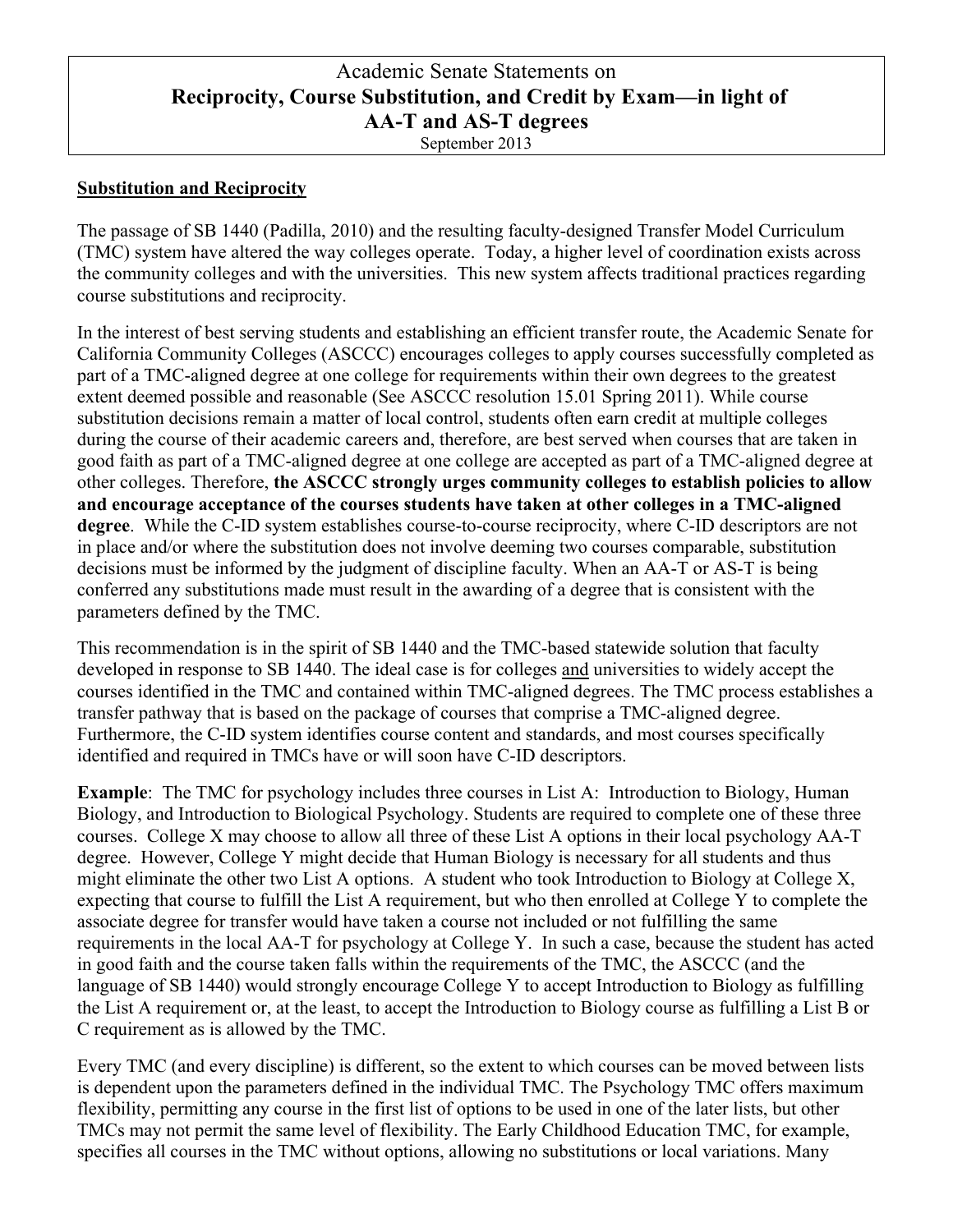TMCs fall somewhere between these extremes, allowing flexibility in some areas but not in all. While the ASCCC encourages course reciprocity and substitution where possible and reasonable, substitutions should only be made in instances where the TMC allows flexibility, as the local AA-T or AS-T degree awarded must remain consistent with parameters of the TMC for the specific discipline.

Local policies and practices may need to be revisited in light of the TMC system; senates and curriculum committees should lead such discussions, ensuring that discipline faculty are responsible for making decisions regarding course substitutions within the TMC-aligned degree requirements. While existing practices may permit colleges to substitute (or not) in any way they choose, for the sake of the TMC system and in the spirit of SB 1440, **the ASCCC urges colleges to allow all reasonable course substitutions that are consistent with the parameters of the TMCs.**

Once all the specifically identified and required courses in TMCs have C-ID descriptors, all colleges have their courses approved in C-ID, and colleges use E-transcripts, the identification of comparable courses will be much simpler. The complicated aspect of reciprocity will continue to be the substitution of noncomparable courses when permitted by the parameters of the TMC. It should be noted that this document pertains to the courses that are specified in the TMC; existing processes related to determining course applicability for general education are not impacted.

If a student transferring in from another community college took a course required for an AA-T or AS-T, but the course does not have a C-ID number or did not have one at the time the it was taken, local course substitution processes should be employed. Note that this presumes that the local course does have a C-ID designation. In the event the local course does not have a C-ID number and is in process with respect to C-ID approval, the local review process should incorporate the C-ID descriptor expectations. For instance, if a local course was submitted to C-ID lacking a required prerequisite the local process for review should incorporate that C-ID descriptor requirement into the local review process.

# **External Sources of Credit**

In addition to allowing reciprocity for courses earned toward a transfer degree at other institutions, colleges should continue to allow students to apply course credit earned through external exams or processes, including AP, CLEP, and IB, to the major requirements for transfer degrees. **Education Code clearly grants the authority to community colleges for the content of the AA –T and AS-T degrees, and this authority extends to community colleges the right and responsibility for granting credit they deem appropriate in the AA/S-T degrees**.

The ASCCC has passed numerous resolutions endorsing the use of external credit and has even created statewide templates to recommend the use of external credit in manners consistent with policies regarding CSU GE and IGETC (see ASCCC Resolutions 9.01 S10, 9.05 F10, 9.06 S07, 9.03 S05, 4.02 S08, 4.03 S08, 4.04 S08, 4,01 S09, 9.04 F10, 9.01 S11). The reasoning in these resolutions applies to AA-T and AS-T degrees as fully as it does to all other applications of their intent and can also include other methods of earning external credit, such as the units often granted to veterans for their experience in military service.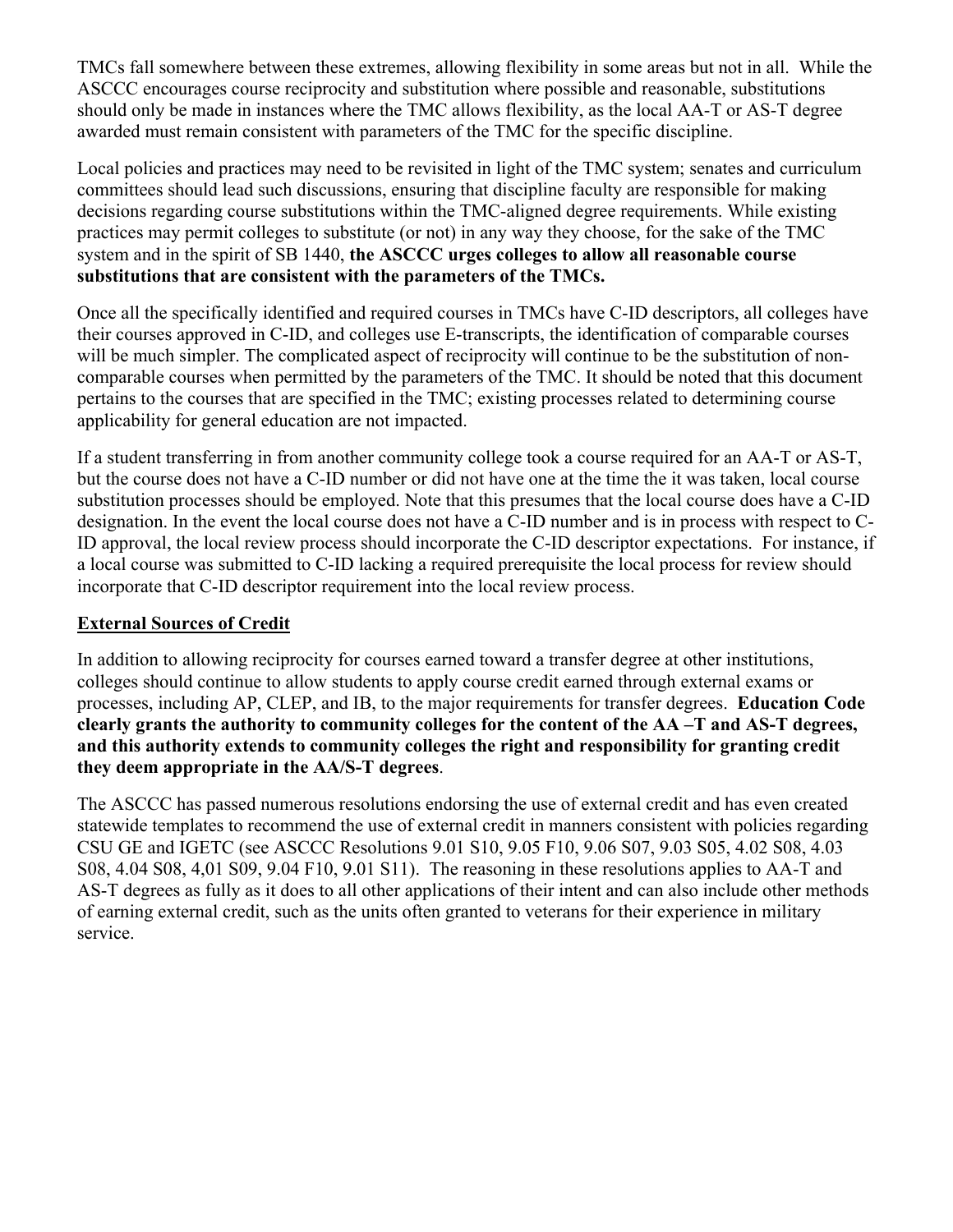#### **Credit by Exam:**

Title 5 provides regulations for community colleges regarding credit by exam (section 55050). Once again, b**ecause Education Code grants community colleges the authority for the content of the AA – T and AS-T degrees, and Title 5 spells out the regulations for credit by exam, colleges retain these authorities when granting AA-T and AS-T degrees.** In other words, **colleges retain the existing authority and responsibility for granting credit they deem appropriate in the AA/S-T degrees**, **including credit earned through internal credit by exam processes**. In short, the existing credit by exam policies remain in place for the new associate degrees for transfer.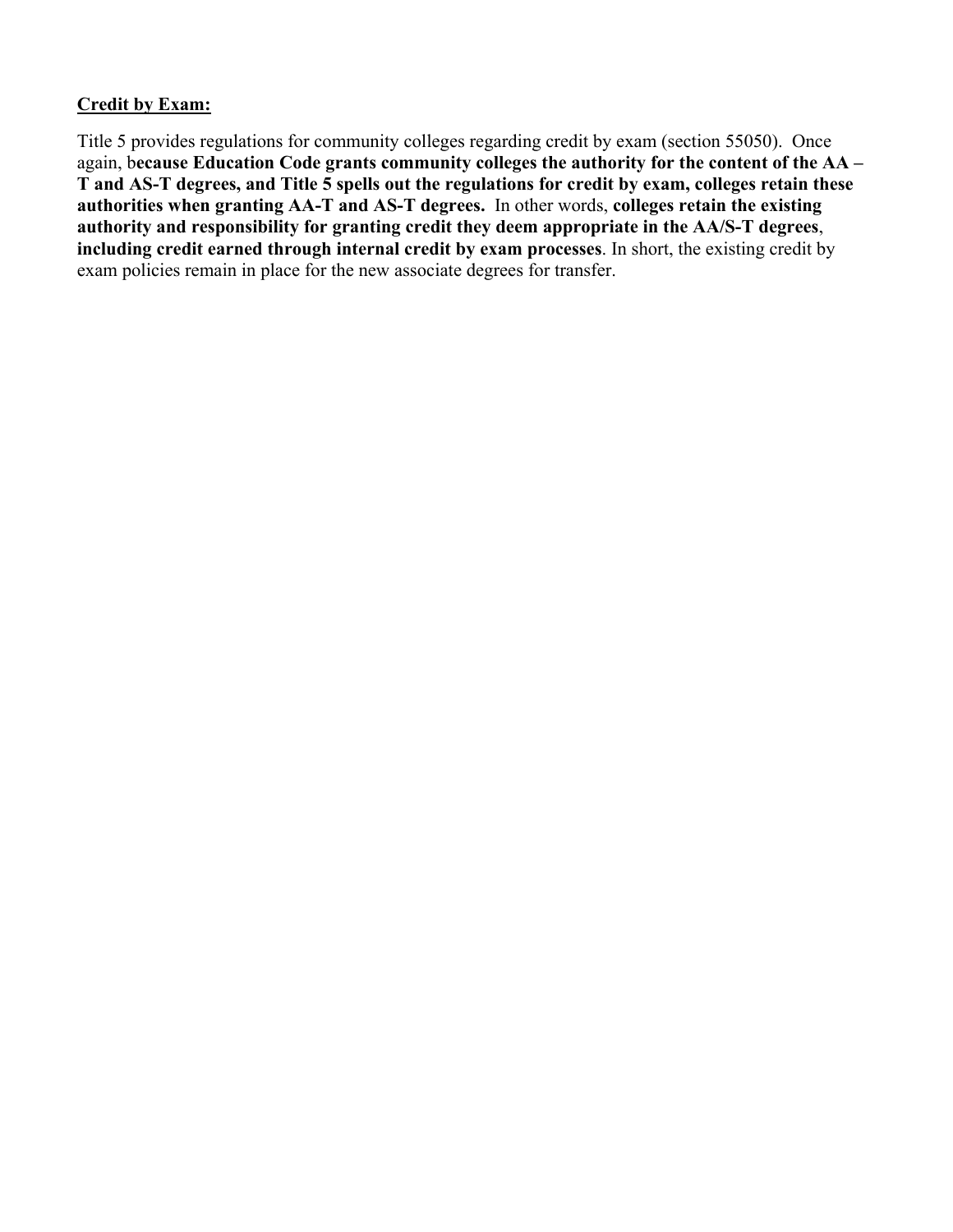#### REFERENCES

#### **What SB 1440 said:**

CEC section 66746. *Community colleges are encouraged to facilitate the acceptance of credits earned at other community colleges toward the associate degree for transfer pursuant to this section.*

# **ASCCC Resolution**

# **Reciprocity for TMC Courses in Associate Degrees for Transfer** 15.01 Spring 2011

Whereas, Senate Bill (SB) 1440 (Padilla, 2010) mandates the creation of associate degrees for transfer (AA-T and AS-T) that include a minimum of 18 units in a major or field of emphasis, and community colleges throughout California are currently in the process of developing these degrees;

Whereas, The Academic Senate for California Community Colleges, in coordination with California State University, is developing Transfer Model Curricula (TMCs) that local colleges can use in the creation of the AA-T and AS-T degrees in order to provide some consistency and structure, and the TMCs allow local colleges freedom to make appropriate alterations within that structure and to include transferable local courses within the discipline that may not exist at other colleges;

Whereas, Many students take courses at multiple community colleges or start at one college and finish at another, and therefore students may begin a transfer degree at one community college and then find that courses they have taken in good faith toward that degree no longer apply when they move to another college, which is a significant issue given the 60-unit restriction for the AA-T and AS-T degrees; and

Whereas, A reciprocity policy regarding major requirements for the AA-T and AS-T degrees would eliminate unnecessary repetitions of classes and thereby reduce college costs, would allow students broader educational opportunities given that different colleges possess differing course offerings, would reduce the amount of local workload created by the circulation of student petitions, and would help students complete their degrees in a more expeditious and effective manner;

Resolved, That the Academic Senate for California Community Colleges urge local senates and curriculum committees to adopt a reciprocity policy for courses contained in the TMC for the associate degrees for transfer.

### **Title 5—credit by exam**

 Article 5. Alternative Methods for Awarding Credit **§ 55050. Credit by Examination.**

(a) The governing board of each community college district shall adopt and publish policies and procedures pertaining to credit by examination in accordance with the provisions of this section.

(b) The governing board may grant credit to any student who satisfactorily passes an examination